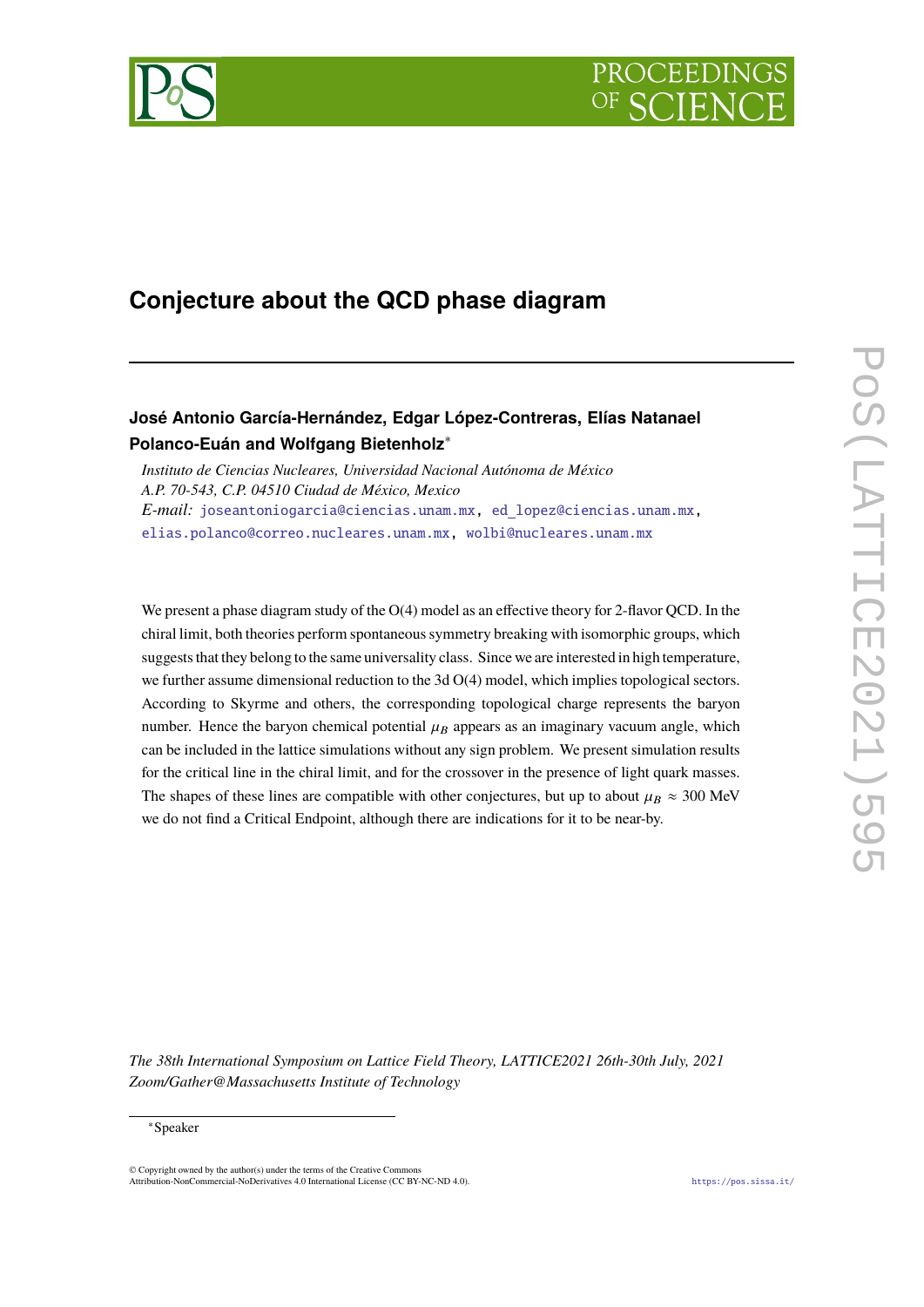## **1. The O(4) model as an effective theory for 2-flavor QCD**

The QCD phase diagram is one of the most prominent open puzzles within the Standard Model. What we know quite well is the behavior at baryon chemical potential  $\mu_B = 0$ , which corresponds to zero baryon density.

• For massless quarks *u* and *d*, we expect a second order phase transition. If we add the *s*-quark with its physical mass, the critical temperature is around  $T_c \approx 132$  MeV [\[1\]](#page-8-0). For  $2 + 1 + 1$  flavors, with  $m_u = m_d = 0$  and physical masses  $m_s$  and  $m_c$ , the transition turns into a crossover, but the pseudo-critical temperature is practically the same,  $T_{\text{pc}} \approx 134$  MeV [\[2\]](#page-8-1).

• In the case of physical quark masses  $m_u$ ,  $m_d$ ,  $m_s$ , lattice studies reveal again a crossover, now at a pseudo-critical temperature of  $T_{\text{pc}} \approx 155$  MeV, see *e.g.* Refs. [\[3\]](#page-8-2). This value of  $T_{\text{pc}}$  is compatible with the experimentally measured freeze-out temperature of the quark-gluon plasma.

At  $\mu_B > 0$ , lattice QCD is plagued by a notorious "sign problem" (see *e.g.* Ref. [\[4\]](#page-8-3)), which prevents the exploration of the QCD phase diagram at finite baryon density. Despite numerous efforts, there is still no breakthrough in the attempts to overcome this sign problem. Therefore it is still appropriate to elaborate conjectures about the QCD phase diagram based on effective theories.

Here we consider the  $O(4)$  non-linear  $\sigma$ -model, which is assumed to be in the same universality class as 2-flavor QCD in the chiral limit [\[5\]](#page-8-4). Adding an external "magnetic field" (or "ordering field")  $\vec{h}$  corresponds to a degenerate quark mass, and we obtain the Euclidean action

$$
S[\vec{e}] = \int d^3x \int_0^{\beta} dx_4 \left[ \frac{F_{\pi}^2}{2} \partial_{\mu} \vec{e}(x) \cdot \partial_{\mu} \vec{e}(x) - \vec{h} \cdot \vec{e}(x) \right], \quad \vec{e}(x) \in S^3, \ F_{\pi} \simeq 92.4 \text{ MeV}. \tag{1}
$$

At  $h = |\vec{h}| = 0$  the action has a global O(4) symmetry, which can break spontaneously to O(3).  $h > 0$  adds some explicit symmetry breaking, in analogy to degenerate quark masses  $m_u = m_d > 0$ . There is a local isomorphy with or without symmetry breaking,

$$
\{ SU(2)_L \otimes SU(2)_R \triangleq O(4) \} \longrightarrow \{ SU(2)_{L=R} \triangleq O(3) \},
$$

which supports the assumption that the systems near criticality are in the same universality class.

We are interested in high temperature  $T = 1/\beta$ , so we assume dimensional reduction to the 3d O(4) model,

$$
S[\vec{e}] = \beta \int d^3x \left[ \frac{F_{\pi}^2}{2} \partial_i \vec{e}(x) \cdot \partial_i \vec{e}(x) - \vec{h} \cdot \vec{e}(x) \right] = \beta H[\vec{e}] \ . \tag{2}
$$

We are going to consider cubic lattice volumes,  $V = L^3$ . With periodic boundary conditions, the configurations fall in topological sectors,  $\pi_3(S^3) = \mathbb{Z}$ . As pointed out by Skyrme and others, the topological sharps  $Q$  corresponds to the horizon number  $P_S(G)$ . The field  $\vec{\sigma}(\omega)$  come to represent topological charge *Q* corresponds to the baryon number *B* [\[6\]](#page-8-5). The field  $\vec{e}(x)$  seems to represent just the pions, but its topological windings also account for baryons. Hence the baryon chemical potential  $\mu_B$  corresponds to an imaginary vacuum angle  $\theta$ , which extends the Hamilton function to  $H[\vec{e}] = \cdots - \mu_B Q[\vec{e}] \in \mathbb{R}.$ 

# **2. Quark mass and chemical potential without sign problem**

We are going to use the standard lattice action (in lattice units)

$$
S_{\text{lat}}[\vec{e}] = -\beta_{\text{lat}} \Big( \sum_{\langle xy \rangle} \vec{e}_x \cdot \vec{e}_y + \vec{h}_{\text{lat}} \cdot \sum_x \vec{e}_x + \mu_{B, \text{lat}} Q[\vec{e}] \Big), \tag{3}
$$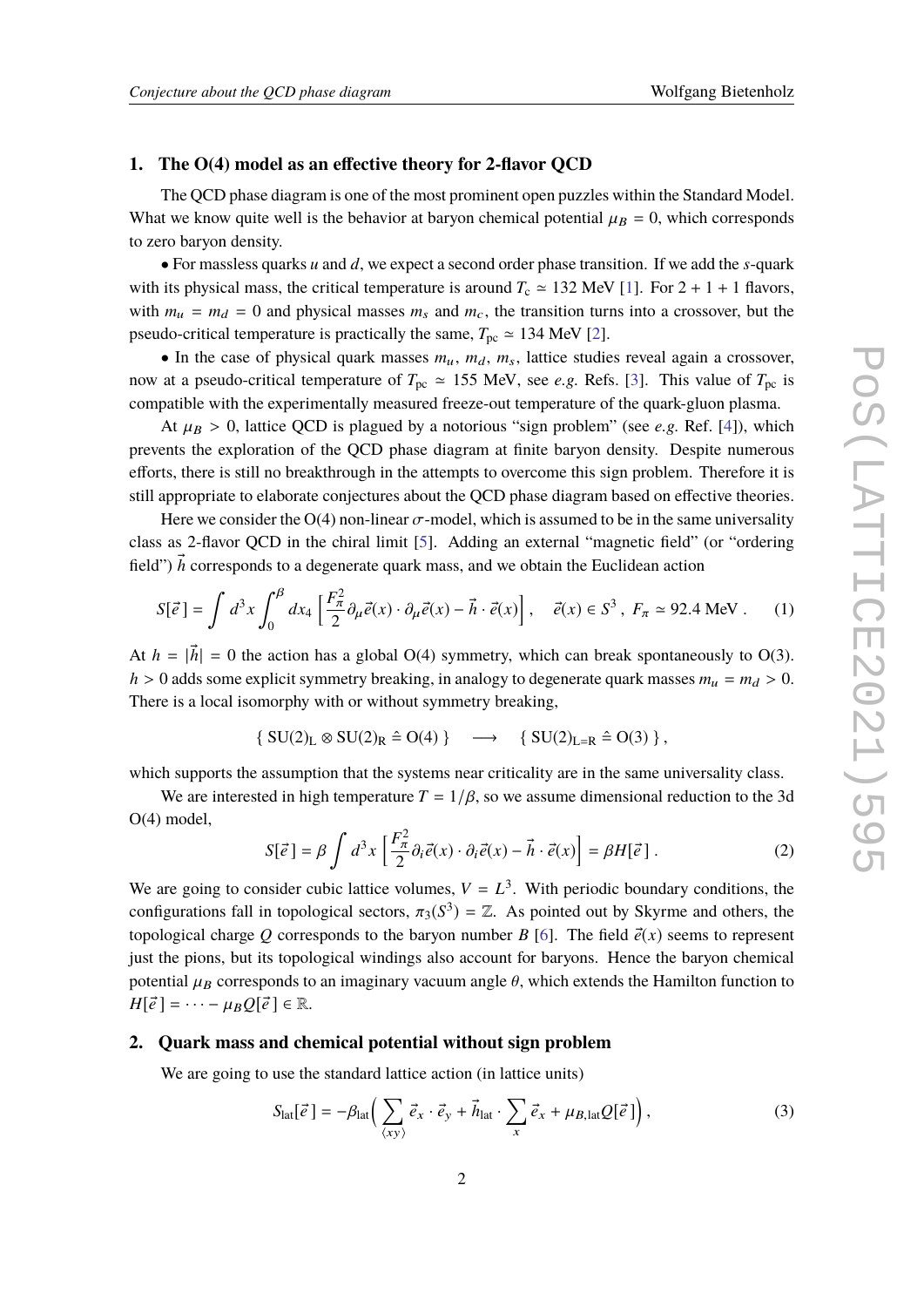with  $\beta_{\text{lat}} = \beta F_{\pi}^2$ ,  $\vec{h}_{\text{lat}} = \vec{h}/F_{\pi}^2$ ,  $\mu_{B,\text{lat}} = \mu_B/F_{\pi}^2$ . For the topological charge of a lattice configuration, we employ the geometric definition, which assures  $Q[\vec{e}] \in \mathbb{Z}$ . We split each lattice unit cube into 6 tetrahedra, as illustrated in Figure [1](#page-2-0) (left). The 4 spins attached to the vertices of one tetrahedron, say  $(\vec{e}_w, \vec{e}_x, \vec{e}_y, \vec{e}_z)$ , span a *spherical tetrahedron* on  $S^3$ , as symbolically sketched in Figure [1](#page-2-0) (right):<br>the adaptation of a span appleise in  $S^3$ . The tenalegieal density of a tetrahedron is given by t the edges  $e_1 \n\t\ldots e_6$  are geodesics in  $S^3$ . The topological density of a tetrahedron is given by the covintide values of this epherical tetrahedron  $V = \begin{bmatrix} 3 \\ 6 \end{bmatrix}$   $\in \begin{pmatrix} -2 & -2 \\ 2 & -2 \end{pmatrix}$  which is normalize oriented volume of this spherical tetrahedron,  $V_{w,x,y,z}[\vec{e}] \in (-\pi^2, \pi^2)$ , which is normalized such that



<span id="page-2-0"></span>

tetrahedron on *S*<sup>3</sup>. The topological charge is composed of the oriented volumes of such spherical tetrahedra. Figure 1: Left: division of a lattice unit cube into 6 tetrahedra. Right: symbolic sketch of a spherical

We have implemented a rather involved, implicit formula for  $V_{w,x,y,z}[\vec{e}]$ , which was derived in Ref. [\[7\]](#page-8-6). However, it is computationally more efficient to choose some reference point on  $S<sup>3</sup>$  and count the tetrahedra which enclose this point, in an oriented sense. (We checked extensively that the results coincide.)

correlation time for the energy *H*,  $\tau_H$ , and for the topological charge *Q*,  $\tau_Q$ , in the lattice volume The applicability of an efficient cluster algorithm is another benefit of the  $O(4)$  model as an effective theory. We used the multi-cluster Wolff algorithm, which is particularly useful to avoid topological freezing. Different values of  $\mu_B$  are taken into account by modifying the cluster flip probability, along the lines of Ref. [\[10\]](#page-8-7). As an example, Figure [2](#page-3-0) shows the exponential auto- $V = 20<sup>3</sup>$ , at *h* = 0. They hardly differ, thanks to the cluster algorithm. Still, for increasing  $\mu_{B, \text{lat}}$ ,  $\tau$  rises rapidly: at  $\mu_{B,lat} = 2.5$  it already exceeds 1000 multi-cluster sweeps, which has prevented us (so far) from exploring  $\mu_{B,lat} > 2.5$ . In all our data sets, the measurements were separated at least by  $2\tau$ ; without being very careful, one can indeed be led to wrong conclusions about a Critical Endpoint (CEP). From Figure [2](#page-3-0) we already suspect that we stay with a second order phase transition up to  $\mu_{B, \text{lat}} = 2.5$ , where  $\tau$  would diverge in infinite volume at the critical value  $\beta_{c, \text{lat}}$ .

## **3. Conjectured phase diagram in the chiral limit**

We first present our results at  $h = 0$ , *i.e.* in the chiral limit, where we deal with a second order phase transition, at least at low  $\mu_{B,lat}$ . We convert lattice units to physical units by referring to the critical temperature at  $\mu_B = 0$ . On the lattice, it was measured to high precision,  $\beta_{c,lat} = 0.93590$ [\[9\]](#page-8-8), which we match with the aforementioned lattice QCD result of  $T_c \approx 132$  MeV, such that

$$
\mu_B = \frac{\beta_{c,lat}}{\beta_c} \mu_{B,lat} \approx 124 \text{ MeV } \mu_{B,lat} \ . \tag{5}
$$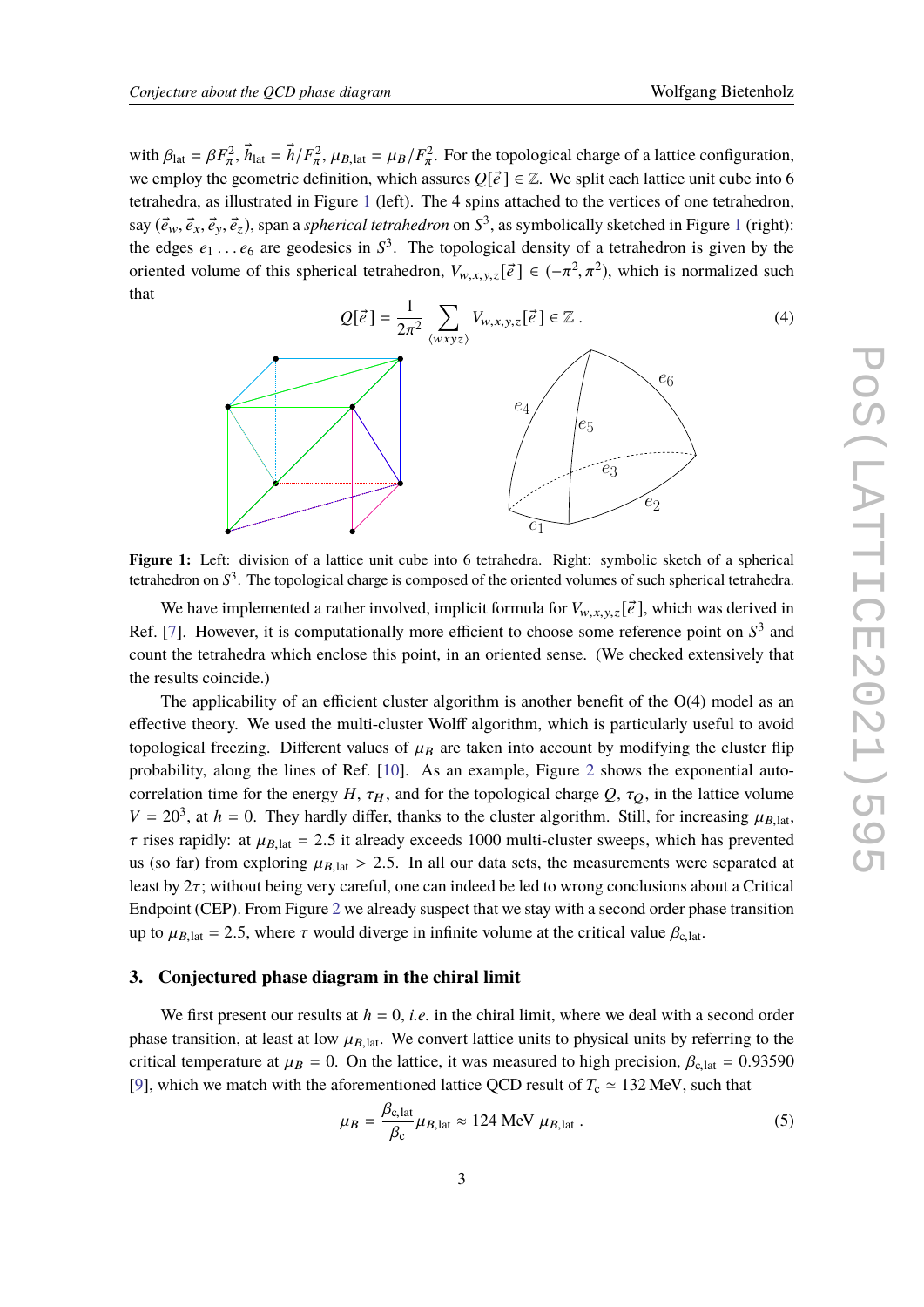<span id="page-3-0"></span>

**Figure 2:** The auto-correlation time  $\tau$ , in units of multi-cluster update sweeps, for the energy ( $\tau_H$ ) and the topological charge ( $\tau_Q$ ), which are very similar. These examples refer to  $L = 20$ ,  $h = 0$ .

We simulated at  $\mu_{B,lat} = 0$ , 0.1, 0.2, ...1.5, 2, 2.5, which corresponds to the range  $\mu_B$  = 0...309 MeV. We are restricted to modest lattice volumes  $V = L^3$ ,  $L = 10, 12, 16, 20$ , due to the nucleus with the bygg oute correlation time at our largest values of  $\mu$ . For each negephate at problem with the huge auto-correlation time at our largest values of  $\mu_{B,lat}$ . For each parameter set, we performed  $10<sup>4</sup>$  measurements, with perfectly thermalized and de-correlated configurations. In order to monitor the phase transition and its order, we measured some observables given by first and second derivatives of the free energy  $F = -T \ln Z$  [\[8\]](#page-8-9).

The plots in Figure [3](#page-4-0) on top show the energy density  $\epsilon = \frac{H}{V}$  and the magnetization density  $m = \langle |\vec{M}| \rangle / V$ ,  $\vec{M} = \sum_{x} \vec{e}_x$  (the order parameter), which are first derivatives of *F*, at *L* = 20. We see that increasing  $\mu_{B,lat}$  at fixed  $\beta_{lat}$  enhances  $\epsilon$  but reduces *m*, as expected when more topological windings appear. In particular for our largest values of  $\mu_{B, \text{lat}}$  we clearly see intervals of maximal slope, which coincide and move to larger  $\beta_{\text{lat}}$  when  $\mu_{B,\text{lat}}$  increases. This indicates the approximate value of  $\beta_{c,lat}$ . At  $\mu_{B,lat} = 2.5$  these slopes turn into quasi-jumps, so one might wonder whether a first order phase transition is near-by, or even attained.

The lower four plots in Figure [3](#page-4-0) refer to second derivatives of  $F$ , namely the specific heat  $c_V$ and the magnetic susceptibility  $\chi_m$ ,

$$
c_V = \frac{\beta_{\text{lat}}^2}{V} \left( \langle H^2 \rangle - \langle H \rangle^2 \right), \quad \chi_m = \frac{\beta_{\text{lat}}}{V} \left( \langle \vec{M}^2 \rangle - \langle \vec{M} \rangle^2 \right). \tag{6}
$$

At  $L = 20$  (plots on the left), we see pronounced peaks, in particular at  $\mu_{B,lat} = 2$  and 2.5, hence the corresponding phase transition (in infinite volume) is likely to be still second order. Regarding the *L*-dependence at fixed  $\mu_{B,lat}$  (plots on the right), the peak location of  $c_V$  hardly moves, but in the case of  $\chi_m$  a thermodynamic extrapolation is important; it leads to values of  $\beta_{c,lat}$ , which are consistent with  $c_V$  and other criteria.

For a second order phase transition, the peak height of  $c_V$  is  $\propto L^{\alpha/\nu}$ ; in the example of Figure [3](#page-4-0) we obtain for the ratio of critical exponents  $\alpha/\nu \approx 0.2$ . The peak height of  $\chi_m$  has a stronger *L*-dependence: in the range  $\mu_{\text{B}}|_{\text{at}} = 0 \dots 1.5$  we obtain  $\gamma/\nu = 1.9(2)$ , which is compatible with the precise result at  $\mu_{B,lat} = 0$  from Ref. [\[9\]](#page-8-8),  $\gamma/\nu = 1.970$ . Taking all that together strongly supports second order up to  $\mu_{B,lat} = 2.5$ .

Figure [4](#page-4-1) (left) shows the topological charge density  $q = \langle Q \rangle / V = \partial_{\mu_{B,lat}} F$ , which vanishes at  $\mu_{B,lat} = 0$  due to parity invariance. Topological winding is enhanced by  $\mu_{B,lat} > 0$ , but suppressed by low temperature. The plot on the right shows the topological susceptibility  $\chi_t = (\langle Q^2 \rangle - \langle Q \rangle^2)/V$ . Again we see pronounced peaks for  $\mu_{B,lat} \ge 1.5$ , at locations which agree with the previous determinations of  $\beta_c$ . If we use the peak height to define a ratio of critical exponents, in analogy to  $c_V$  and  $\chi_m$ ,  $\chi_t(\beta_{c,\text{lat}}) \propto L^{x/\nu}$ , we obtain *e.g.*  $x/\nu|_{\mu_{B,\text{lat}=0}} \simeq 0.2$ ,  $x/\nu|_{\mu_{B,\text{lat}=1}} \simeq 0.3$ .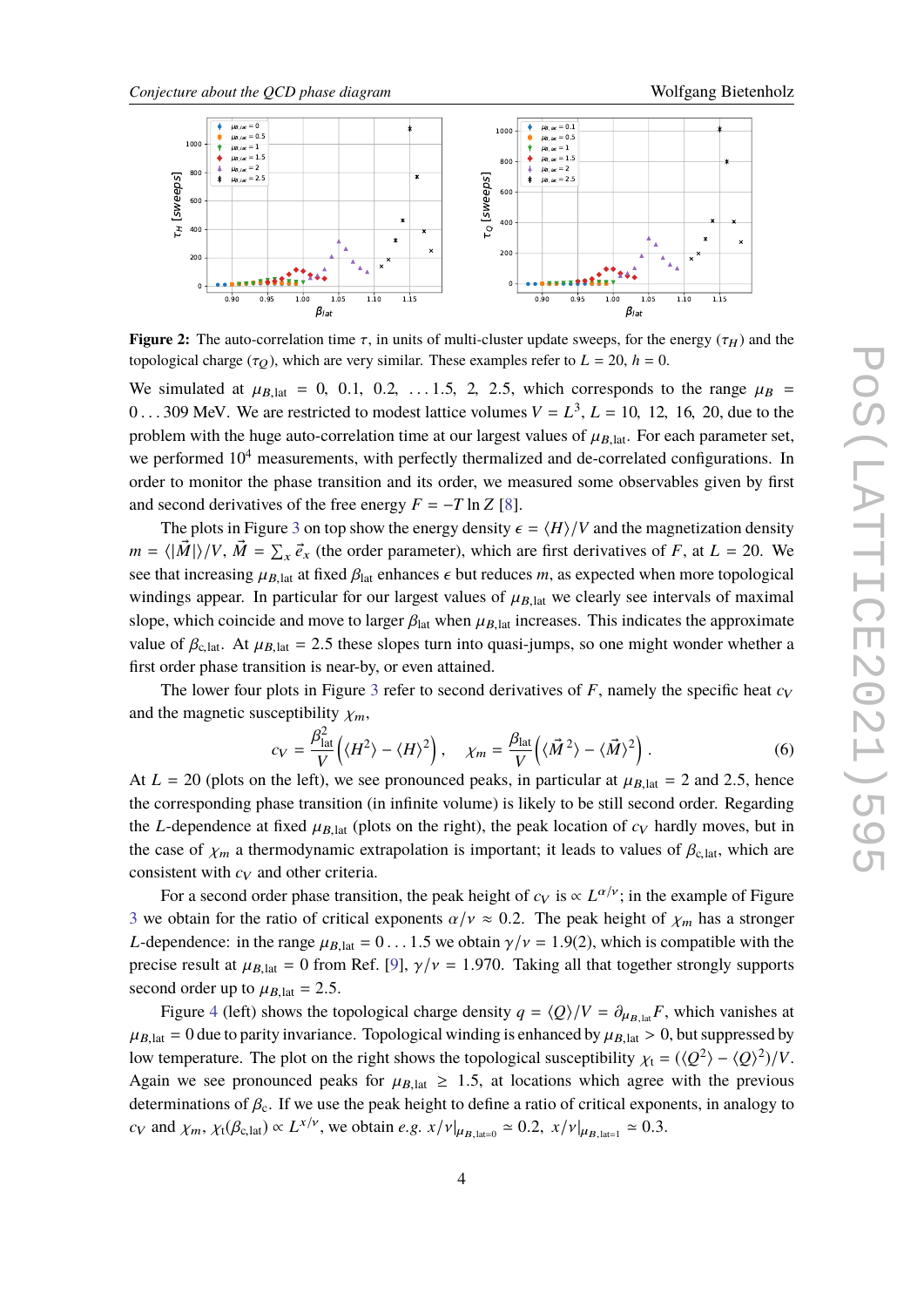



<span id="page-4-0"></span>

**Figure 3:** Simulation results at  $h = 0$ : energy density  $\epsilon$  and magnetic density *m* (top), specific heat  $c_V$  and magnetic susceptibility  $\chi_m$  (center and bottom). The  $\beta_{lat}$  interval where  $\epsilon$  and *m* have maximal slopes agrees with the peaks of  $c_V$  and  $\chi_m$ . We also show how the peak heights increase with the volume.

<span id="page-4-1"></span>

**Figure 4:** Topological charge density  $q = \langle Q \rangle/V$  and the topological susceptibility  $\chi_t$ , in the chiral limit.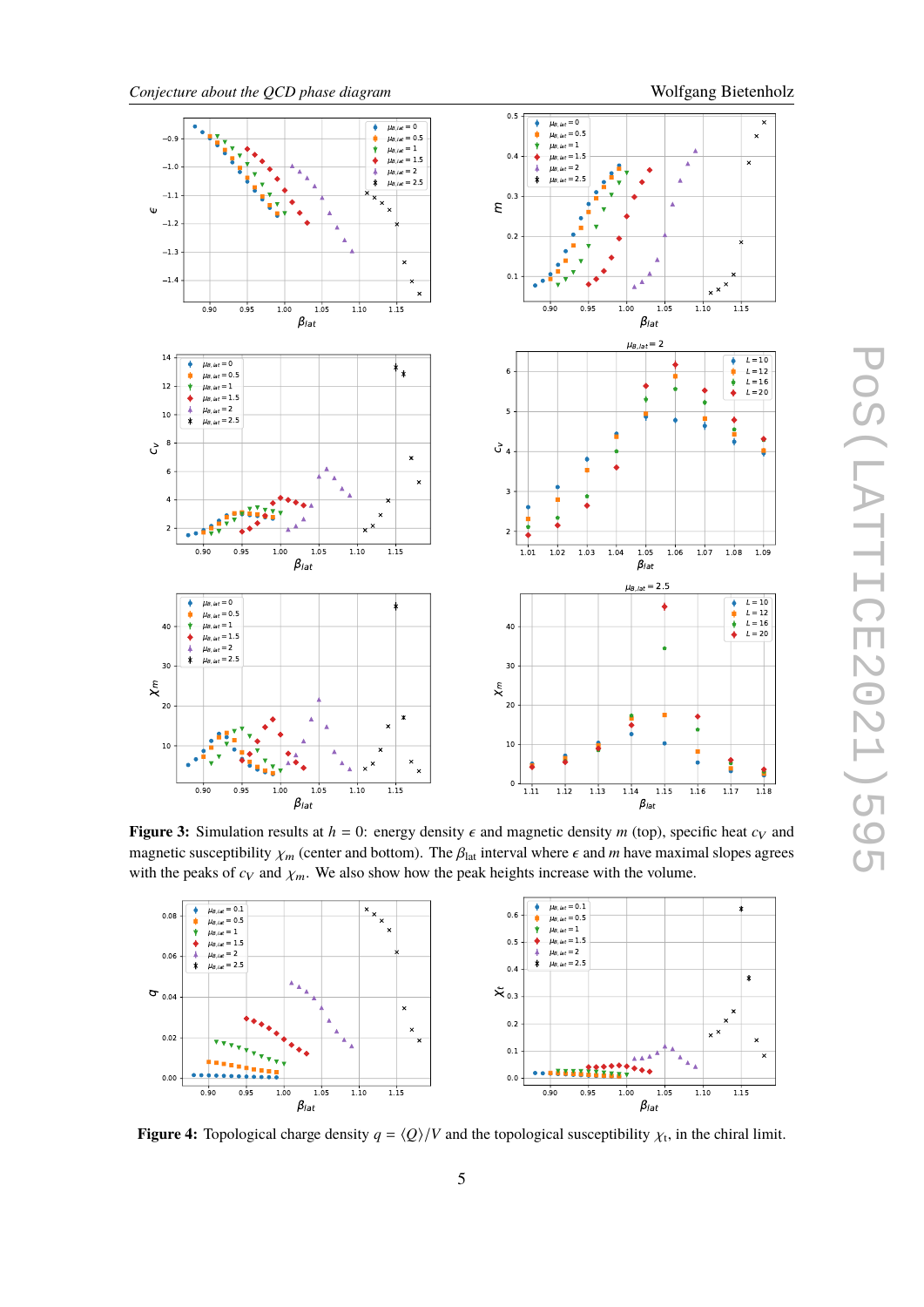<span id="page-5-0"></span>

**Figure 5:** Conjectured phase diagram for QCD with 2 massless quark flavors.

Finally we combine all the determinations of  $\beta_{lat}(\mu_{B,lat})$  (based on steepest slopes and peaks, also considering the correlation length, all extrapolated to  $V \rightarrow \infty$ ), and convert to physical units. This leads to the phase diagram in the chiral limit shown in Figure [5.](#page-5-0) T<sub>c</sub> decreases for increasing  $\mu_B$ , in agreement with the consensus in the literature, but we do not observe a CEP (*i.e.* a change to a first order phase transition) in the regime  $\mu_B \leq 309$  MeV and  $T \geq 106$  MeV.

#### **4. Conjectured phase diagram with light quarks**

We proceed to a finite, degenerate quark mass  $m_q$  of the light flavors *u* and *d* [\[11\]](#page-8-10), which corresponds to the external magnetic field strength  $h = |\vec{h}|$ . In lattice units we choose the values  $h_{\text{lat}} = 0.367$  and 0.14. Here we refer to the pseudo-critical crossover temperature  $T_{\text{pc}} \approx 155$  MeV to relate lattice units and physical units,  $h \approx h_{\text{lat}} T_{\text{pc}}^4 / T_{\text{pc,lat}}^4$ . Our results for  $T_{\text{pc,lat}} = 1 / \beta_{\text{pc,lat}}$  are<br>embiguous, as we see from the maxime of  $\alpha_2$  and  $\nu_1$  (see helow). If we take the evergen we ambiguous, as we see from the maxima of  $c_V$  and  $\chi_m$  (see below). If we take the average, we obtain  $T_{\text{pc,lat}}(h_{\text{lat}} = 0.367) \approx 1.273$  and  $T_{\text{pc,lat}}(h_{\text{lat}} = 0.14) \approx 1.172$ , in a monotonous relation to the chiral limit,  $T_{c,lat}(h_{lat} = 0) = 1.06849$  [\[9\]](#page-8-8). For a dimensioned quantity like  $\mu_B$  this suggests

$$
\mu_B \approx 122 \text{ MeV } \mu_{B,\text{lat}}
$$
 ( $h_{\text{lat}} = 0.367$ );  $\mu_B \approx 132 \text{ MeV } \mu_{B,\text{lat}}$  ( $h_{\text{lat}} = 0.14$ ). (7)

If we interpret *h* as  $m_q\Sigma$ , and insert for the chiral condensate  $\Sigma \simeq (250 \text{ MeV})^3$ , we obtain the quark mass  $m_q \approx 5.2$  MeV and  $m_q \approx 2.7$  MeV, which is compatible with  $m_d$  and with  $m_u$ , respectively.

We incorporate the additional term by again adjusting the cluster flip probability, following Ref. [\[10\]](#page-8-7). We also implemented an alternative method, which adds a global "ghost field" with possible bonds to any spin variable [\[12\]](#page-8-11).

Figure [6](#page-6-0) shows results at  $h = 0.367$ : the auto-correlation time (top, left) is strongly alleviated thanks to the crossover; there is no critical slowing down anymore. The next three plots show the quantities  $\epsilon$ , *m* and  $\langle Q \rangle$  at various values of *L*,  $\mu_{B, \text{lat}}$  and  $\beta_{\text{lat}}$ .  $\epsilon$  depends somewhat on  $\mu_{B, \text{lat}}$ , but hardly on *L*, while for *m* some *L*-dependence is visible. These three observables are all smooth; there is no interval of a steep slope, in contrast to Figure [3.](#page-4-0) This is again consistent with the fact that the second order phase transition of the chiral limit is now washed out to a crossover.

For the same reason,  $c_V$  and  $\chi_m$  do not exhibit actual peaks but rather smooth maxima, as we see in the lower two plots in the left column of Figure [6.](#page-6-0) We identify these maxima with Gaussian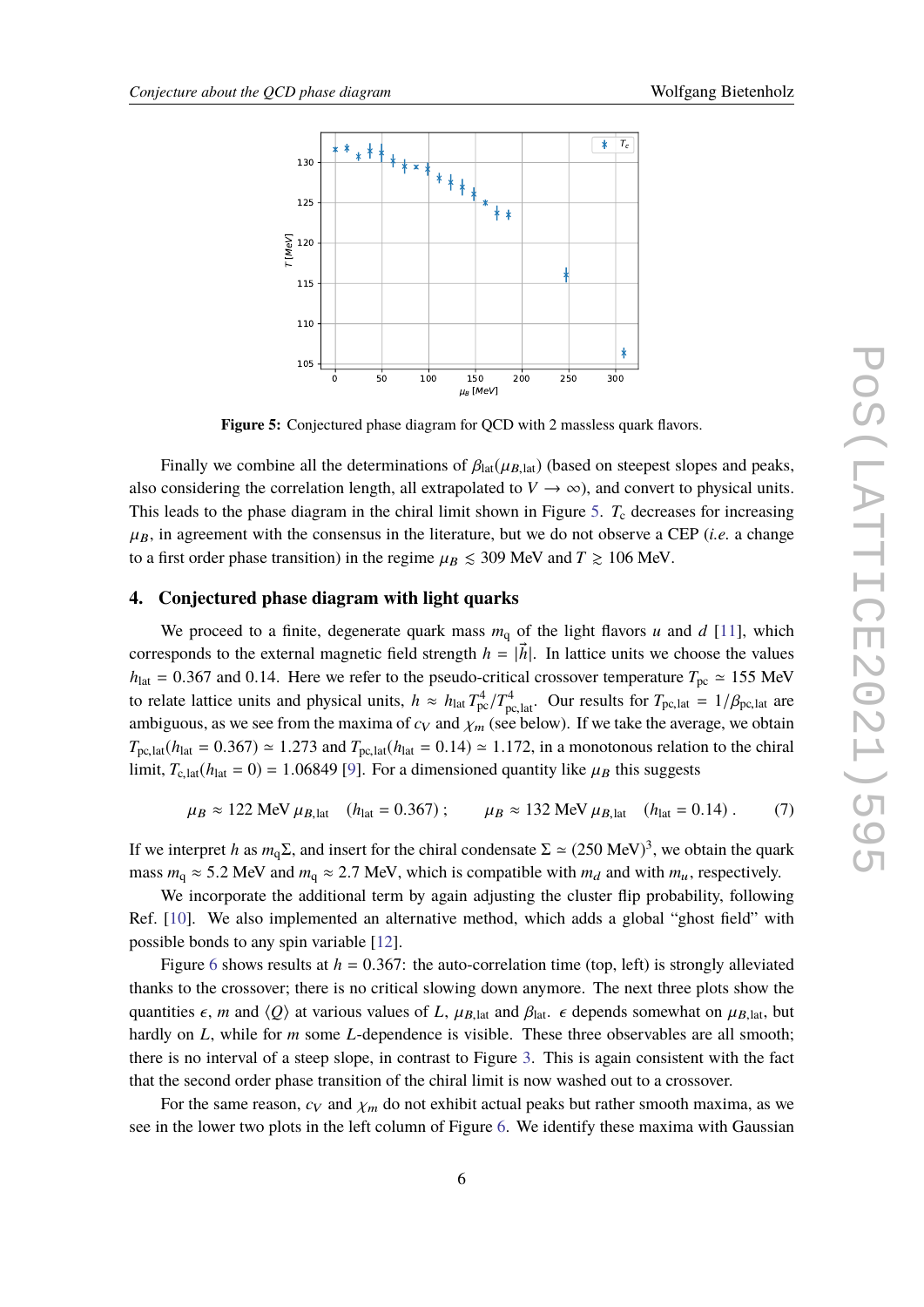$\frac{1}{16}$  $L = 20$  $L = 24$ 

 $L = 16$  $L = 20$  $L = 24$ 

 $L = 12$  $L = 16$  $L = 20$  $L = 24$ 

<span id="page-6-0"></span>

POS(LATTICE2021)595 PoS(LATTICE2021)595

**Figure 6:** Simulation results of the effective theory at  $h_{\text{lat}} = 0.367$ , compatible with the quark mass  $m_d$ :  $\tau_m$ as an example for the auto-correlation time;  $\epsilon$ , *m* and  $\langle Q \rangle$  as smooth first derivatives of the free energy *F*; *c*<sub>V</sub> and  $\chi_m$  with broad maxima, which we identify by Gaussian fits, and large-*L* extrapolations to  $\beta_{\text{pc,lat}}$ .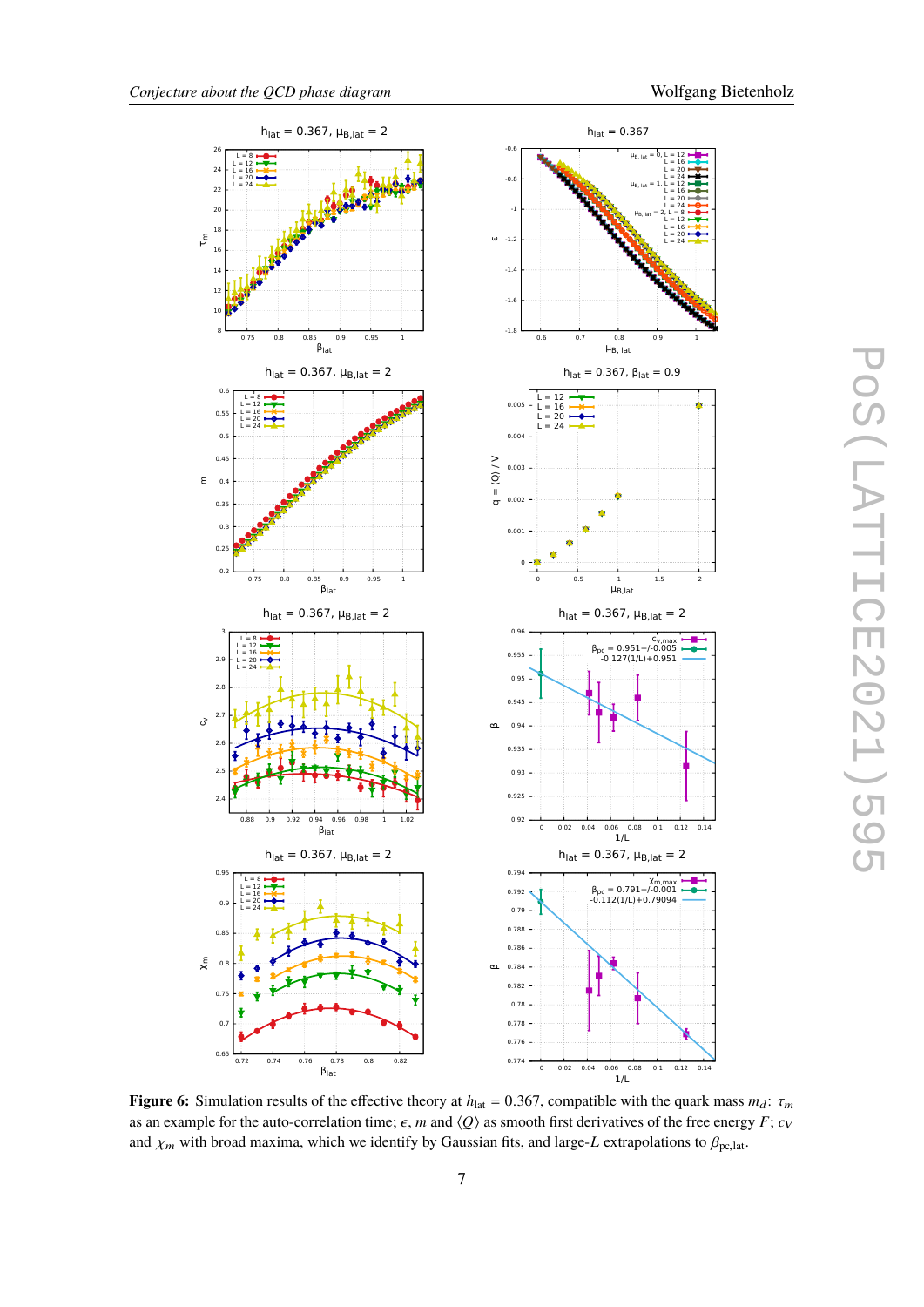<span id="page-7-0"></span>

**Figure 7:** Conjectured phase diagram of 2-flavor QCD at  $m_q \approx 5$  MeV, and at  $m_q \approx 3$  MeV.

fits, and estimate their uncertainties with the jackknife method. The corresponding plots on the right illustrate the extrapolations to  $\beta_{\text{pc,lat}}$  in the large-*L* limit.

Such extrapolations are performed at each  $\mu_{B,lat}$ -value, in order to monitor the crossover. There is a significant difference between extrapolated  $\beta_{\text{pc,lat}}$ -results obtained from  $c_V$  and from  $\chi_m$ , which is again typical for a crossover. If we take them as the upper and lower bound of the crossover region, and convert to physical units as describe in the beginning of this section, then  $T_{\text{pc}} \approx 155$  MeV is in the center of the crossover interval at  $\mu_B = 0$ . Thus we arrive at the phase diagram in Figure [7,](#page-7-0) where we include the results obtained at  $h = 0.14$ ,  $L = 24$ . We only see a slight trend for  $T_{\text{pc}}$  to decrease when  $\mu_B$  increases, and there is again no indication of a CEP in the range that we explored, in this case up to  $\mu_B \approx 250$  MeV.

#### **5. Conclusions**

We assume the  $O(4)$  model to be in the universality class of 2-flavor OCD in the chiral limit (O(*N*)-models cannot cope with more than 2 quark flavors). We refer to high temperature, which suggests a dimensional reduction to the 3d O(4) model, with a topological charge *Q*, which corresponds to the baryon number *B*. This effective theory can be simulated at finite baryon chemical potential  $\mu_B$ , with a powerful cluster algorithm, and without any sign problem.

In the chiral limit, we monitored the critical line from  $(\mu_B, T_c) \approx (0, 132 \text{ MeV})$  to (309 MeV, 106 MeV). In this range,  $T_c(\mu_B)$  decreases monotonically. No CEP is found, but there are hints for it to be near the endpoint of our study, so far.

If we add an external magnetic field, which roughly corresponds to the light quark masses,  $T_{\text{pc}}(\mu_B)$  varies only little up to  $\mu_B \approx 250$  MeV, and again there is no sign of a CEP. Figure [8](#page-8-12) compares our bounds on  $T_{\text{CEP}}$  and  $\mu_{B,\text{CEP}}$  to a multitude of other conjectures in the literature.

**Acknowledgments:** WB thanks Uwe-Jens Wiese for instructive discussions. Arturo Fernández Téllez and Miguel Ángel Nava Blanco contributed to this project at an early stage [\[13\]](#page-8-13). The simulations were carried out on the cluster of ICN-UNAM. This work was supported by UNAM-DGAPA through PAPIIT project IG100219, "Exploración teórica y experimental del diagrama de fase de la cromodinámica cuántica", and by the Consejo Nacional de Ciencia y Tecnología (CONACYT).